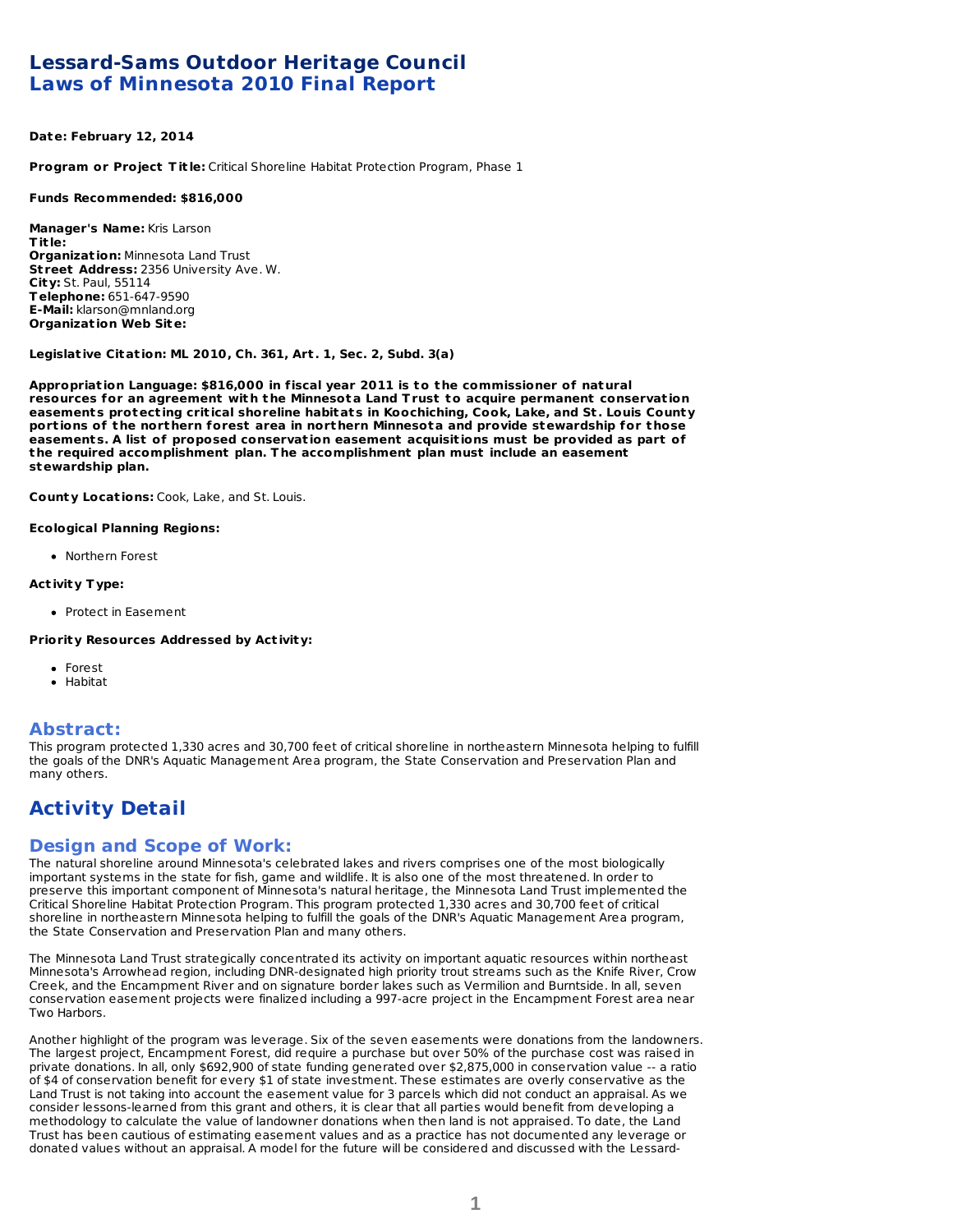donated values without an appraisal. A model for the future will be considered and discussed with the Lessard-Sams Outdoor Heritage Council (LSOHC).

A final highlight of the program is the ongoing interest generated through outreach to landowners. While seven properties were protected throughout the duration of the Critical Shorelines I Grant Program, many more landowners expressed interest and still represent excellent conservation opportunities in the future. To date, 43 landowners are engaged in discussions about potential easements and another several dozen are in the initial inquiry stage. The Land Trust considers this an extraordinary pool of potential conservation partners from which to secure easements directly targeted to the critical shoreline goals of this program. As such, it is important to note that the Critical Shorelines II was applied for in 2013 and received funding from the Outdoor Heritage Fund to build upon the efforts of this grant and ultimately secure protection of at least 700 acres of naturally vegetated shoreline, forest habitat, and wetlands in northeastern Minnesota.

To summarize the program's accomplishments, seven conservation easements totaling 1,330 acres secured under this program are perpetual and were drafted to further prevent the fragmentation and destruction of existing pristine habitat. These easements will ensure that the sensitive shoreline habitat under easement will remain ecologically viable and productive for fish, game and wildlife. The conservation easements acquired prohibit land use and development that negatively impacts the important habitat values and ensure that longterm management will maximize the benefits of the shoreline and associated forested uplands. Furthermore, the Land Trust will continue to seek opportunities to work with the landowners and other organizations to conduct restoration activities and secure angler access if appropriate. In fact, at least one landowner has already taken initial steps to permit an angler access easement on his property.

As part of its long-term stewardship obligations, the Land Trust will work to educate the landowners to use best management practices for their shoreline and connect the landowners with other partners such as the DNR, Trout Unlimited or others who may be able to improve the habitat quality. The Minnesota Land Trust will also work with these partners in identifying other potential projects which would have multiple public benefits.

The Land Trust is proud to have exceeded the acreage goals while coming in under budget for the program. The number of projects, 7, came in slightly under the goal of 9-12, but the Land Trust focused efforts on larger blocks of habitat such as the 997-acre Encampment Forest conservation easement rather than simply hitting an estimated project total. The 'feet of shoreline' outcome also fell short of the original goal. The proposal estimated 50,000 feet could be protected. The final result was 30,700 feet. In hindsight, we overestimated what was attainable based on a few projects with substantial shoreline which didn't come to fruition and to the fact that we only measure one-side of protected streams in our shoreline totals (which is different than many other's practices). For Critical Shorelines II, no similar estimate was forwarded, though we have high expectations. A final word on goals vs. outcomes -- the Land Trust originally proposed 1,000 acres, 9-12 projects and 50,000 feet of shoreline for a budget of \$1,200,000. The budget request was subsequently reduced and the grant contract awarded \$816,000, not \$1,200,000. Despite the reduction in funding, the outcome goals were not adjusted accordingly. This was an error that is no longer made. Whenever a grant request is reduced, adjustments are now made to the expected outcomes.

The Minnesota Land Trust is pleased with the outcomes of the 2010 Critical Shorelines Grant and looks forward to continuing this important work through the 2013 Critical Shorelines II grant.

## **Planning**

#### **MN State-wide Conservat ion Plan Priorit ies:**

- H2 Protect critical shoreland of streams and lakes
- H6 Protect and restore critical in-water habitat of lakes and streams

#### **Plans Addressed:**

- Long Range Duck Recovery Plan
- Minnesota DNR Strategic Conservation Agenda

#### **LSOHC Statewide Priorit ies:**

No Statewide Priorities Listed

### **LSOHC Nort hern Forest Sect ion Priorit ies:**

No Northern Forest Priorities Listed

## **Relationship to Other Constitutional Funds:**

No Relationships Listed

### **Sustainability and Maintenance:**

The land protected through conservation easements will be sustained through the best standards and practices for conservation easement stewardship. Funding for easement stewardship was included in the budget for this grant. When accepting a conservation easement, the Minnesota Land Trust is committed to annually monitoring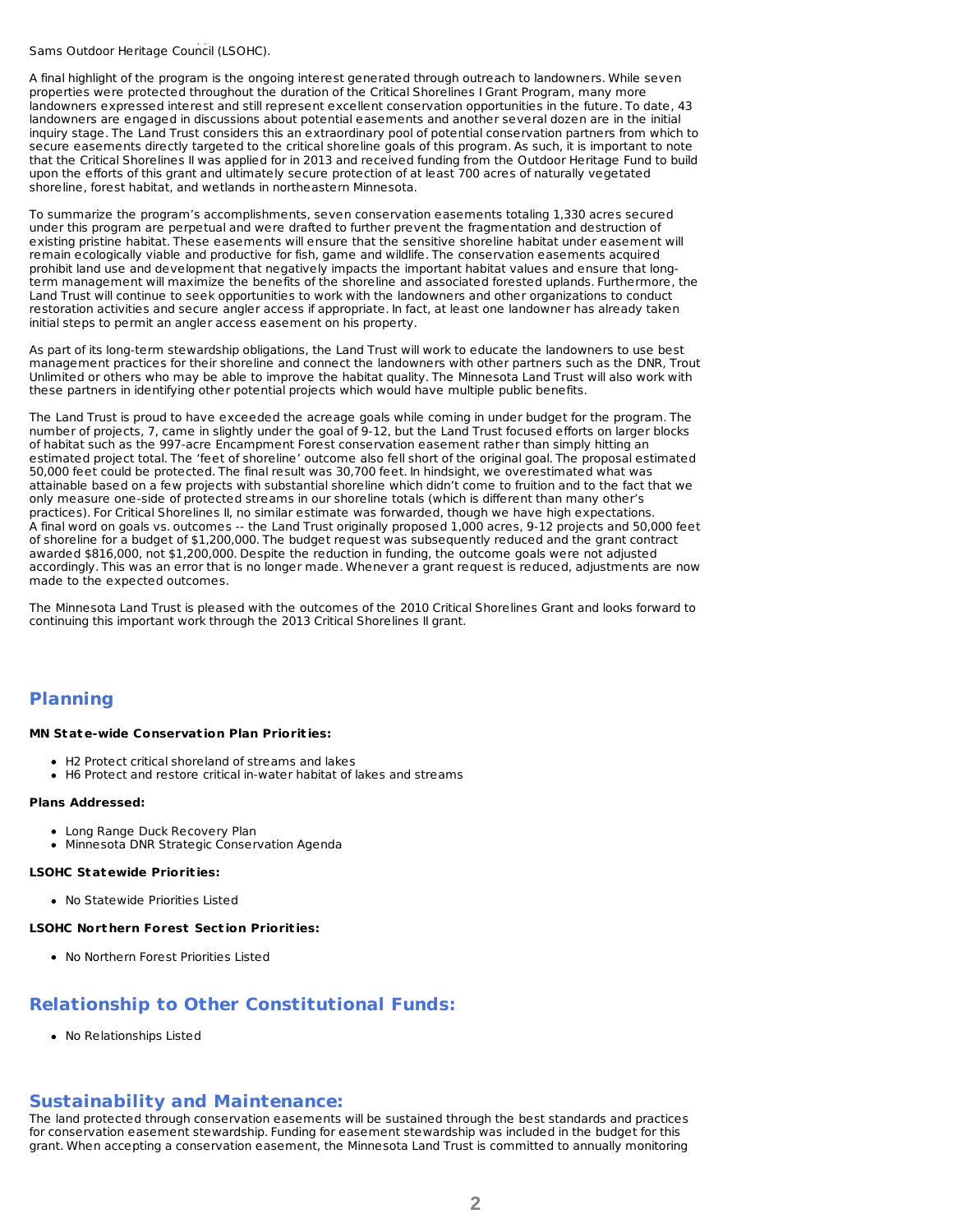grant. When accepting a conservation easement, the Minnesota Land Trust is committed to annually monitoring and defending the conservation values of the protected property. The Minnesota Land Trust is a nationallyaccredited land trust with a very successful tract record of monitoring and defending its conservation easements. It has a goal of monitoring 100% of its conservation easements annually and has established a Stewardship Fund specifically to manage long-term needs of its conservation easement stewardship program.

## **Outcomes**

### **Programs in t he nort hern forest region:**

No Programs Listed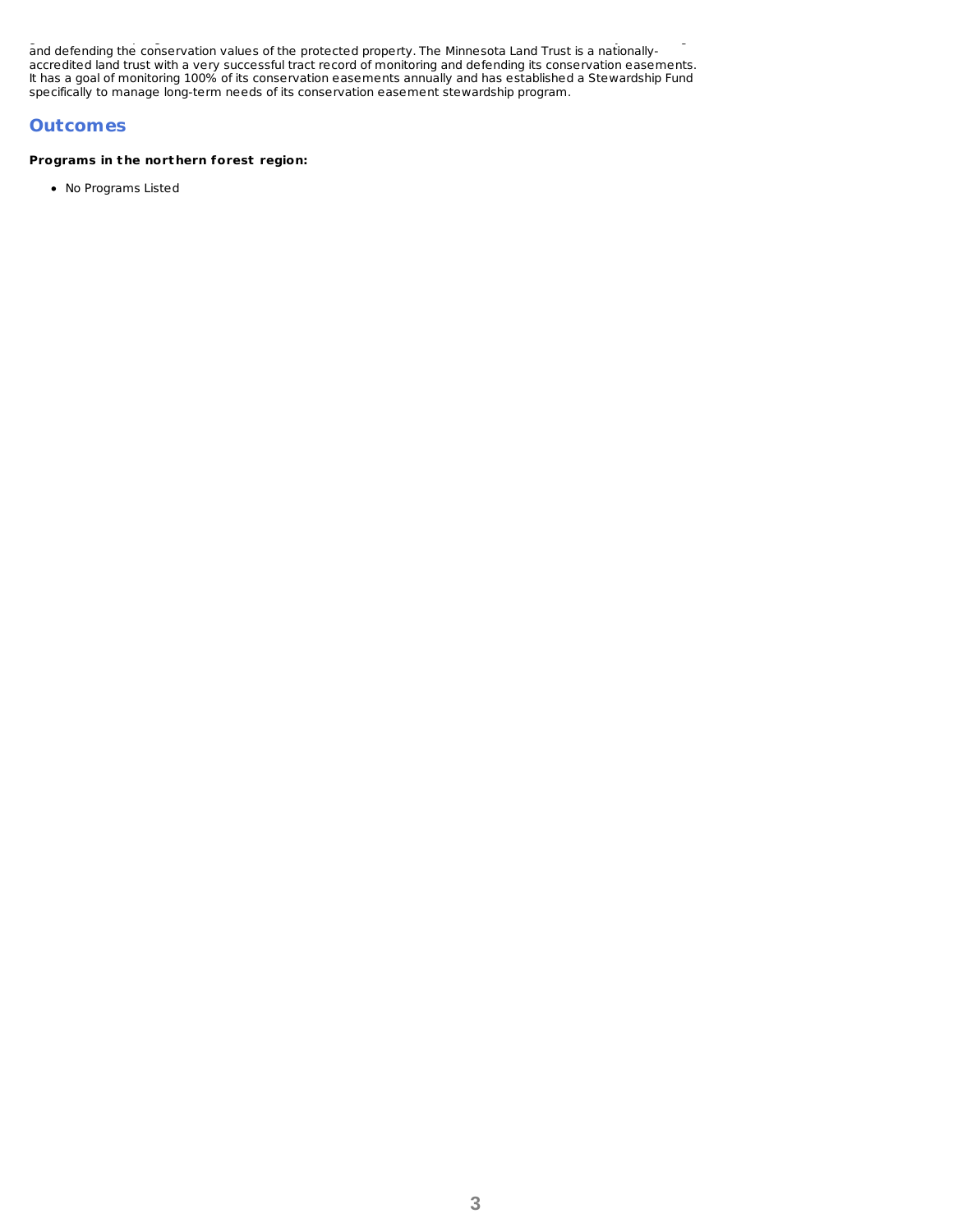# **Budget Spreadsheet**

### Total Amount: \$816,000

# **Budget and Cash Leverage**

| <b>Budget</b><br><b>Name</b>                | $\textsf{Request}$ | <b>Spent</b>        | Cash<br><b>Leverage</b><br>(anticipated) (received) | Cash<br>Leverage      | Leverage<br><b>Source</b>                        | Total<br>(original) | Total<br>(final)      |
|---------------------------------------------|--------------------|---------------------|-----------------------------------------------------|-----------------------|--------------------------------------------------|---------------------|-----------------------|
| <b>Personnel</b>                            |                    | \$120,000 \$125,500 | \$0                                                 | \$0                   |                                                  | \$120,000           | \$125,500             |
| Contracts                                   | \$0                | \$0                 | \$0                                                 | \$0                   |                                                  | \$0                 | \$0                   |
| Fee Acquisition w/<br><b>PILT</b>           | \$0                | \$0                 | \$0                                                 | \$0                   |                                                  | \$0                 | \$0                   |
| Fee Acquisition<br>w/o PILT                 | \$0                | \$0                 | \$0                                                 | \$0                   |                                                  | \$0                 | \$0                   |
| lEasement<br>Acquisition                    |                    | \$505,000 \$456,600 | \$0                                                 | \$2,182,300 Value and | Landowner<br>Donated<br>Private<br>Contributions |                     | \$505,000 \$2,638,900 |
| Easement<br>Stewardship                     |                    | \$187,000 \$109,000 | \$0                                                 | \$0                   |                                                  | \$187,000           | \$109,000             |
| Travel                                      | \$4,000            | \$1,800             | \$0                                                 | \$0                   |                                                  | \$4,000             | \$1,800               |
| Professional<br>Services                    | \$0                | \$0                 | \$0                                                 | \$0                   |                                                  | \$0                 | \$0                   |
| Direct Support<br>lServices                 | \$0                | \$0                 | \$0                                                 | \$0                   |                                                  | \$0                 | \$0                   |
| <b>DNR Land</b><br><b>Acquisition Costs</b> | \$0                | \$0                 | \$0                                                 | \$0                   |                                                  | \$0                 | 50                    |
| Capital Equipment                           | \$0                | \$0                 | \$0                                                 | \$0                   |                                                  | \$0                 | \$0                   |
| Other<br>Equipment/Tools                    | \$0                | \$0                 | \$0                                                 | \$0                   |                                                  | \$0                 | \$0                   |
| Supplies/Materials                          | \$0                | \$0                 | \$0                                                 | \$0                   |                                                  | \$0                 | \$0                   |
| <b>DNR IDP</b>                              | \$0                | \$0                 | \$0                                                 | \$0                   |                                                  | \$0                 | \$0                   |
| Total                                       |                    | \$816,000 \$692,900 | \$0                                                 | \$2,182,300           |                                                  |                     | \$816,000 \$2,875,200 |

## **Personnel**

| <b>Position</b>                     | <b>FTE</b> | Over $#$ of<br>vears | Spent            | Cash<br>Leverage | Leverage<br><b>Source</b> | Total     |
|-------------------------------------|------------|----------------------|------------------|------------------|---------------------------|-----------|
| Northern Region<br><b>IDirector</b> | 0.00       | 0.00                 | \$83,500         | \$0              |                           | \$83,500  |
| Staff Attorney                      | 0.00       | 0.00                 | \$25,000         | \$0              |                           | \$25,000  |
| Conservation/Support<br>llStaff     | 0.00       | 0.00                 | \$17,000         | \$0              |                           | \$17,000  |
|                                     | Total 0.00 |                      | $0.00$ \$125,500 | \$0              |                           | \$125,500 |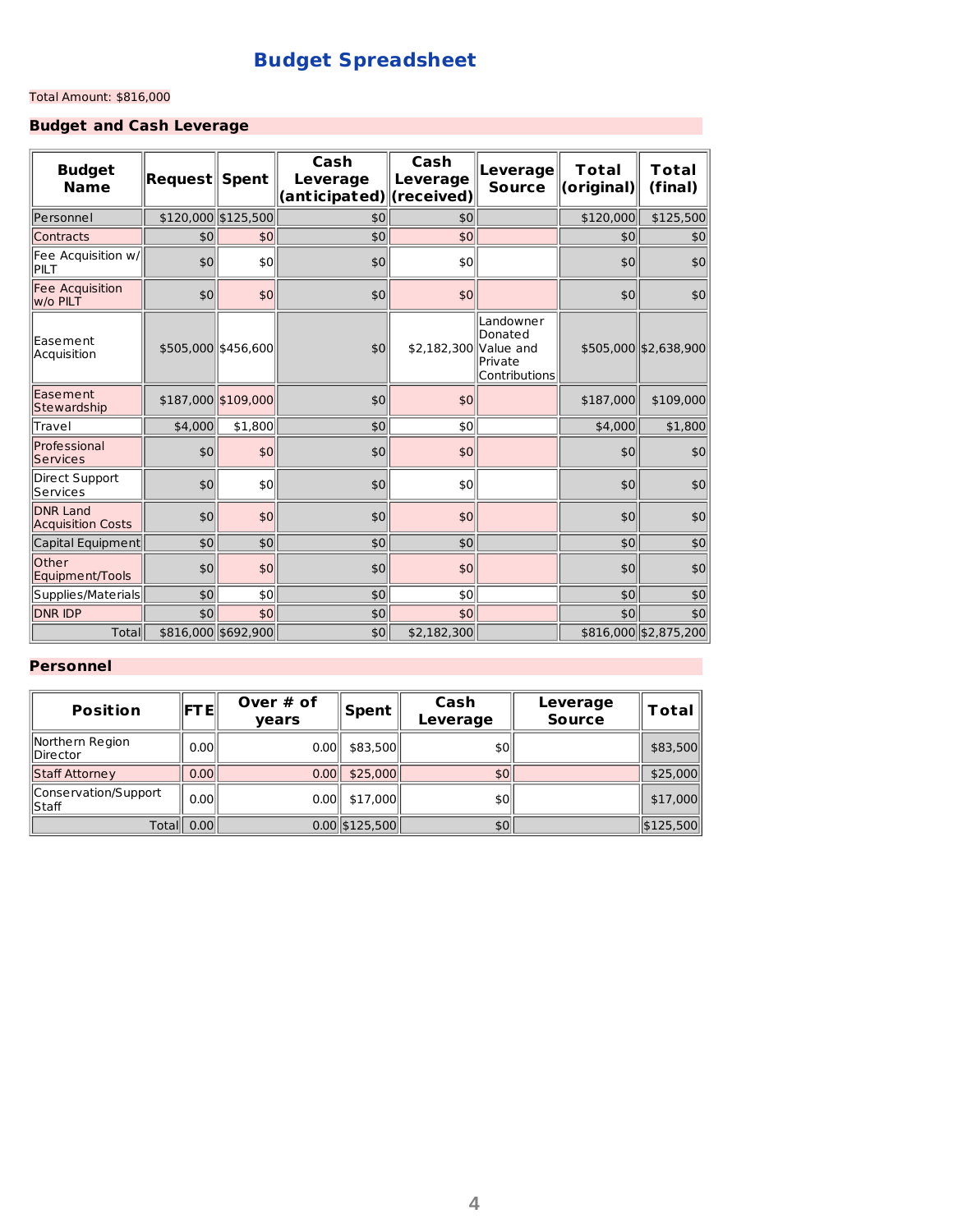# **Output Tables**

## **Table 1. Acres by Resource Type**

| <b>Type</b>                                       | (original) | $\bm{\mathsf{W}\text{-}\mathsf{et}}$ lands $\bm{\mathsf{W}\text{-}\mathsf{et}}$ lands $\bm{\mathsf{F}}$ Prairi $\bm{\mathsf{e}\text{-}\mathsf{F}}$<br>(final) | $\ $ (original) $\ $ (final) $\ $ (original) $\ $ (final) $\ $ (original) $\ $ |                |   |   | Forest   Forest  Habitats  Habitats | (final) | Total<br>$\ $ (original) $\ $ (final) $\ $ | Totall |
|---------------------------------------------------|------------|---------------------------------------------------------------------------------------------------------------------------------------------------------------|--------------------------------------------------------------------------------|----------------|---|---|-------------------------------------|---------|--------------------------------------------|--------|
| Restore                                           |            |                                                                                                                                                               |                                                                                |                |   |   |                                     |         |                                            |        |
| Protect in<br>Fee with<br>State PILT<br>Liability |            |                                                                                                                                                               |                                                                                |                |   |   |                                     |         |                                            |        |
| Protect in<br>Fee W/O<br>State PILT<br>Liability  |            |                                                                                                                                                               |                                                                                |                |   |   |                                     |         |                                            |        |
| Protect in<br>Easement                            |            |                                                                                                                                                               |                                                                                |                |   |   | 1,000                               | 1,330   | 1,000                                      | 1,330  |
| Enhance                                           |            |                                                                                                                                                               | $\Omega$                                                                       | 0              |   |   |                                     |         |                                            |        |
| Totall                                            | $\Omega$   | 0                                                                                                                                                             | 0                                                                              | $\overline{0}$ | 0 | 0 | 1,000                               | 1,330   | 1,000                                      | 1,330  |

# **Table 2. Total Requested Funding by Resource Type**

| T ype                                                           | (original) | $\left\  \mathsf{Wet} \right\ $ ands $\left\  \mathsf{Wet} \right\ $ Prairies<br>(final) | $\ $ (original) $\ $ (final) | $\ $ Prairies $\ $ | <b>Forest</b><br>$\ $ (original) $\ $ (final) $\ $ (original) $\ $ |                  | Forest   Habitats  Habitats | (final)   | Total<br>$\ $ (original) $\ $ | Total<br>(final)    |
|-----------------------------------------------------------------|------------|------------------------------------------------------------------------------------------|------------------------------|--------------------|--------------------------------------------------------------------|------------------|-----------------------------|-----------|-------------------------------|---------------------|
| <b>IRestore</b>                                                 | \$0        | \$0                                                                                      | \$0                          | \$0                | \$0                                                                | \$0 <sub>1</sub> | \$0                         | \$0∥      | \$0                           | \$0                 |
| <b>Protect</b> in<br><b>Fee</b> with<br>State PILT<br>Liability | \$0        | \$0                                                                                      | \$0                          | \$0 <sub>1</sub>   | \$0                                                                | \$0              | \$0 <sub>1</sub>            | \$0       | \$0                           | \$0                 |
| llProtect in<br>llFee W/O<br>$\ $ State PILT $\ $<br>Liability  | \$0        | \$0 <sub>1</sub>                                                                         | \$0 <sub>1</sub>             | \$0 <sub>1</sub>   | \$0                                                                | \$0 <sub>0</sub> | \$0                         | \$0       | \$0                           | \$0 <sub>1</sub>    |
| Protect in<br><b>IEasement</b>                                  | \$0        | \$0                                                                                      | \$0                          | \$0                | \$0                                                                | \$0              | \$816,000                   | \$692,900 |                               | \$816,000 \$692,900 |
| Enhance                                                         | 50         | \$0                                                                                      | \$0                          | \$0                | 90                                                                 | \$0              | 10                          | \$0       | \$0                           | \$0                 |
| Totall                                                          | \$0        | \$0                                                                                      | \$0                          | \$0                | \$0                                                                | \$0              | \$816,000                   | \$692,900 |                               | \$816,000 \$692,900 |

## **Table 3. Acres within each Ecological Section**

| <b>Type</b>                                       | <b>Metro</b><br><b>Urban</b> | $\ $ Metro $\ $<br>∥Urban∥ | <b>Forest</b><br><b>Prairie</b><br>(original) (final) (original) (final) (original) (final) | $\ $ Forest $\ $<br>$\ $ Prairie $\ $ | <b>SE</b><br><b>Forest</b> | <b>SE</b><br>$\ $ Forest $\ $ | <b>Prairie</b> | $\ $ Prairie $\ $ N Forest $\ $<br>(original)   (final)    (original) | N<br>$\ $ Forest $\ $<br>(final) | Total<br>(original)  (final) | $T$ otal |
|---------------------------------------------------|------------------------------|----------------------------|---------------------------------------------------------------------------------------------|---------------------------------------|----------------------------|-------------------------------|----------------|-----------------------------------------------------------------------|----------------------------------|------------------------------|----------|
| Restore                                           |                              |                            |                                                                                             |                                       |                            |                               |                |                                                                       |                                  |                              | 0        |
| Protect in<br>Fee with<br>State PILT<br>Liability |                              |                            |                                                                                             |                                       |                            |                               |                |                                                                       |                                  |                              | 0        |
| Protect in<br>Fee W/O<br>State PILT<br>Liability  |                              |                            |                                                                                             |                                       |                            |                               |                |                                                                       |                                  |                              | 0        |
| Protect in<br>Easement                            |                              | $\Omega$                   |                                                                                             |                                       |                            |                               | $\mathbf{0}$   | 1,000                                                                 | 1,330                            | 1,000                        | 1,330    |
| Enhance                                           |                              | $\Omega$                   |                                                                                             |                                       | $\Omega$                   |                               | $\Omega$       |                                                                       |                                  |                              | 0        |
| Total                                             | $\Omega$                     | $\Omega$                   |                                                                                             |                                       | $\Omega$                   | 0                             | 0              | 1,000                                                                 | 1,330                            | 1,000                        | 1,330    |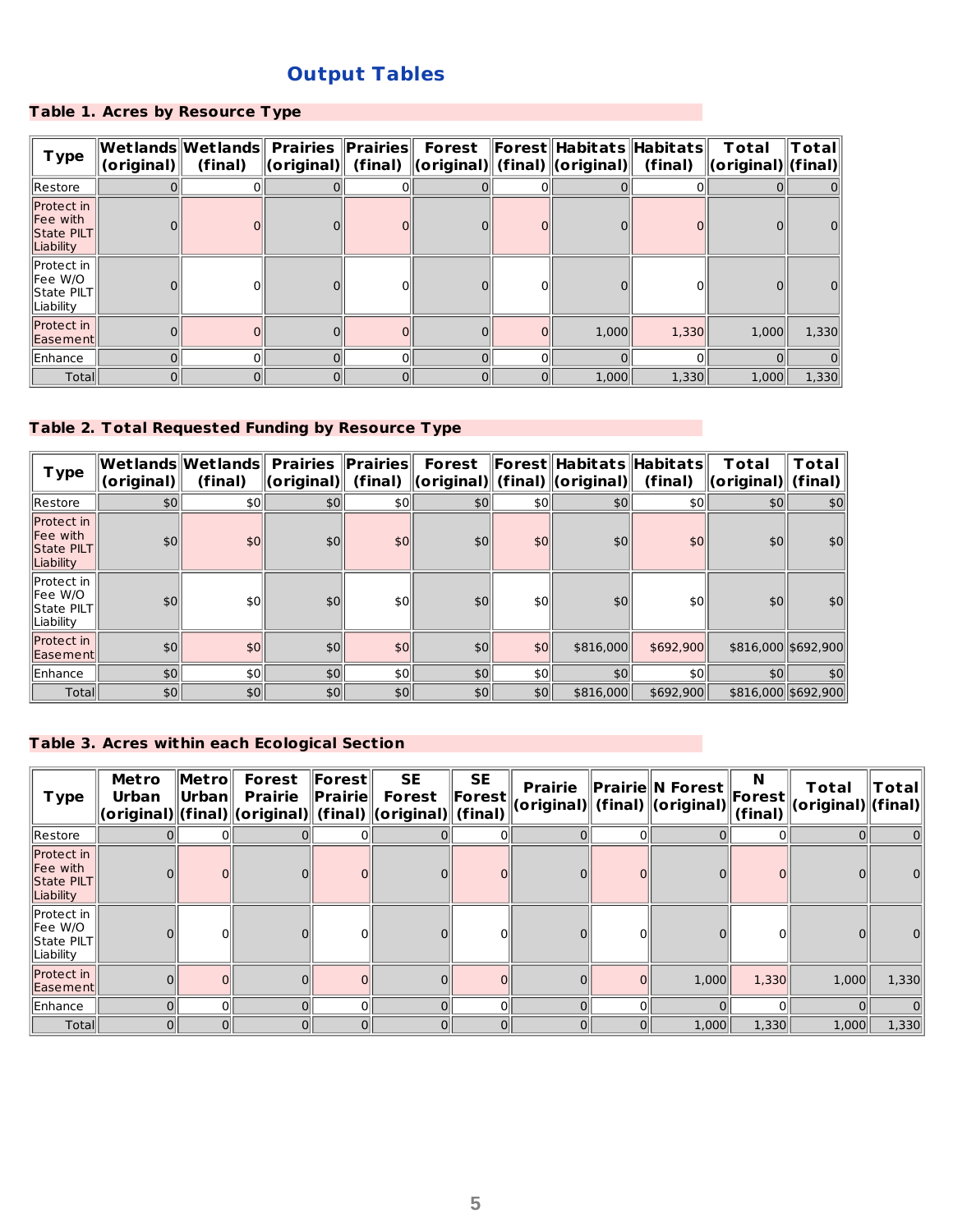## **Table 4. Total Requested Funding within each Ecological Section**

| <b>Type</b>                                       | <b>Metro</b><br>Urban | $\ $ Metro $\ $<br>$ $ Urban $\ $ | <b>Forest</b><br><b>Prairie</b> | ∥Forest⊧<br>$\ $ Prairie | <b>SE</b><br><b>Forest</b><br> (original)  (final)  (original)   (final)   (original)   (final) | <b>SE</b><br>$\ $ Forest $\ $ | <b>Prairie</b> |                  | $\ $ Prairie $\ $ N Forest $\ $ ,<br>(original)   (final)    (original) | N<br>$\ $ Forest $\ $<br>(final) | Total<br>(original) | Total<br>(final) |
|---------------------------------------------------|-----------------------|-----------------------------------|---------------------------------|--------------------------|-------------------------------------------------------------------------------------------------|-------------------------------|----------------|------------------|-------------------------------------------------------------------------|----------------------------------|---------------------|------------------|
| Restore                                           | \$0 <sub>1</sub>      | \$0                               | 50                              | \$0                      | \$0                                                                                             | \$0                           | \$0            | \$0 <sub>1</sub> | \$0                                                                     | \$0                              | \$0                 | $ 10\rangle$     |
| Protect in<br>Fee with<br>State PILT<br>Liability | 50                    | \$0                               | \$0                             | \$0                      | \$0                                                                                             | \$0                           | \$0            | \$0              | \$0 <sub>1</sub>                                                        | \$0                              | \$0                 | \$0              |
| Protect in<br>Fee W/O<br>State PILT<br>Liability  | \$0                   | \$0                               | \$0                             | \$0                      | \$0                                                                                             | \$0                           | \$0            | \$0 <sub>1</sub> | \$0 <sub>1</sub>                                                        | \$0                              | \$0                 | 50               |
| Protect in<br>Easement                            | \$0 <sub>0</sub>      | \$0                               | \$0                             | \$0                      | \$0                                                                                             | \$0                           | \$0            | \$0              |                                                                         | \$816,000 \$692,900              | \$816,000 \$692,900 |                  |
| Enhance                                           | 50                    | \$0 <sub>1</sub>                  | 50                              | \$0                      | \$0                                                                                             | \$0                           | 50             | \$0              | \$0 <sub>0</sub>                                                        | \$0                              | 50                  | 50               |
| <b>Total</b>                                      | \$0 <sub>1</sub>      | \$0                               | \$0                             | \$0                      | \$0                                                                                             | \$0 <sub>1</sub>              | \$0            | \$0              |                                                                         | \$816,000 \$692,900              | \$816,000 \$692,900 |                  |

## **Table 5. Target Lake/Stream/River Miles (original)**

0 miles

## **Table 5. Target Lake/Stream/River Miles (final)**

6 miles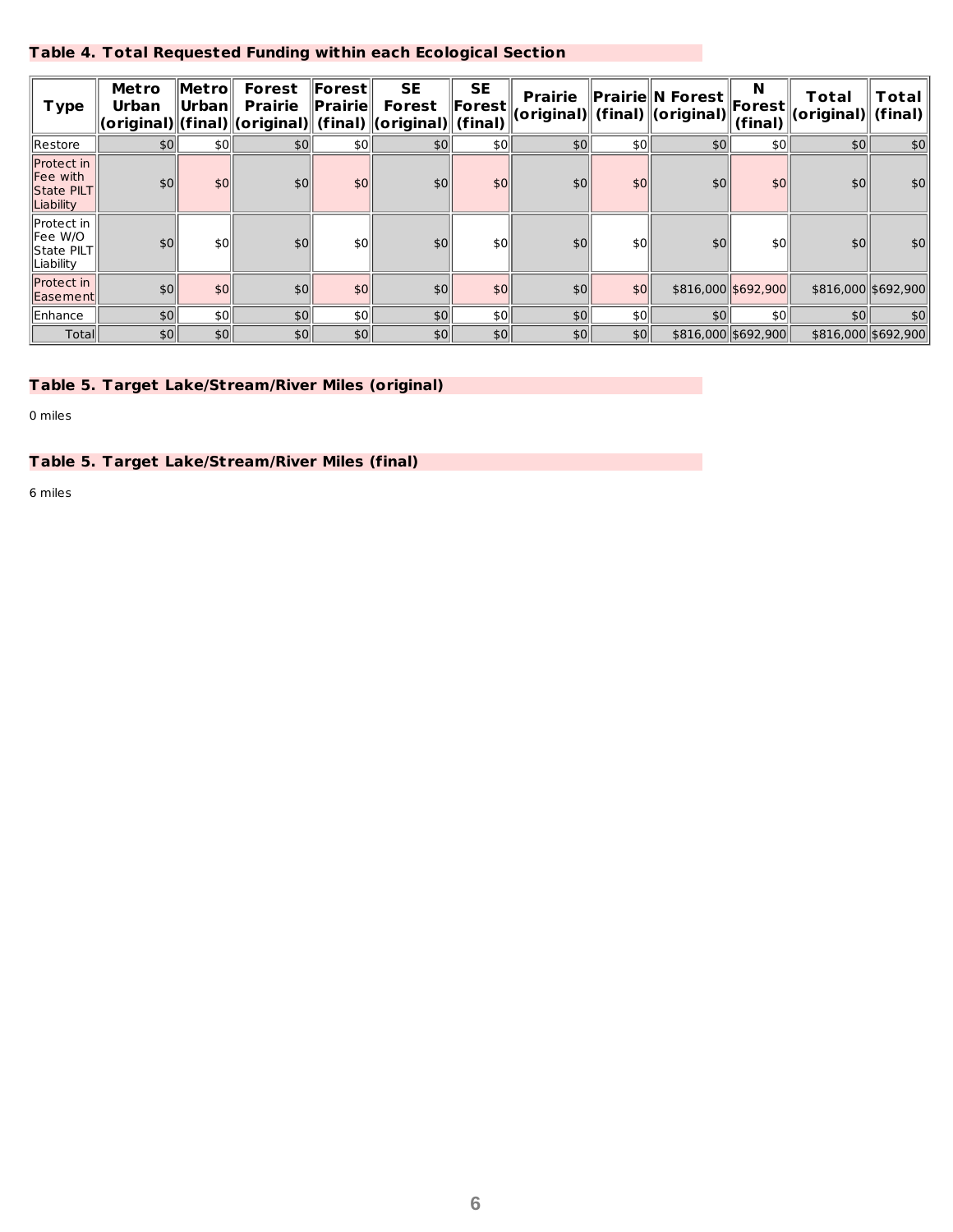# **Parcel List**

## **Section 1 - Restore / Enhance Parcel List**

No parcels with an activity type restore or enhance.

# **Section 2 - Protect Parcel List**

Cook

| <b>Name</b>                | <b>TRDS</b> | <b>Acres</b> |     | <b>Est Cost</b> $\left\  \begin{matrix} \text{Existing} \\ \text{Protection?} \end{matrix} \right\ $ | <b>Hunting?</b> | <b>Fishing?</b> |
|----------------------------|-------------|--------------|-----|------------------------------------------------------------------------------------------------------|-----------------|-----------------|
| <b>IMcFarland</b><br>lLake | 106301227   | 37           | \$0 |                                                                                                      |                 |                 |
| Lake                       |             |              |     |                                                                                                      |                 |                 |

| <b>Name</b>            | <b>TRDS</b> | <b>Acres</b> | <b>Est Cost</b> | <b>Existing</b><br>$\ $ Protection? $\ $ | Hunting? | <b>Fishing?</b> |
|------------------------|-------------|--------------|-----------------|------------------------------------------|----------|-----------------|
| llKawishiwi<br>llRiver | 106211228   | 109          | \$0             |                                          |          |                 |
| <b>IKnife River</b>    | 105311231   | 76           | \$0             |                                          |          |                 |

St. Louis

| <b>Name</b>                       | <b>TRDS</b>          | <b>Acres</b> | <b>Est Cost</b> | <b>Existing</b><br>$\ $ Protection? $\ $ | Hunting? | <b>Fishing?</b> |
|-----------------------------------|----------------------|--------------|-----------------|------------------------------------------|----------|-----------------|
| Burntside Lake   06313222         |                      | 13           | \$0             |                                          |          |                 |
| Burntside Lake 06313220           |                      | 13           | \$0             |                                          |          |                 |
| Encampment<br>llForest            | $\parallel$ 05310202 | 997          | \$806,500       |                                          |          |                 |
| Lake<br>$\blacksquare$ Vermillion | 106215204            | 85           | \$0             |                                          |          |                 |

# **Section 2a - Protect Parcel with Bldgs**

No parcels with an activity type protect and has buildings.

## **Section 3 - Other Parcel Activity**

No parcels with an other activity type.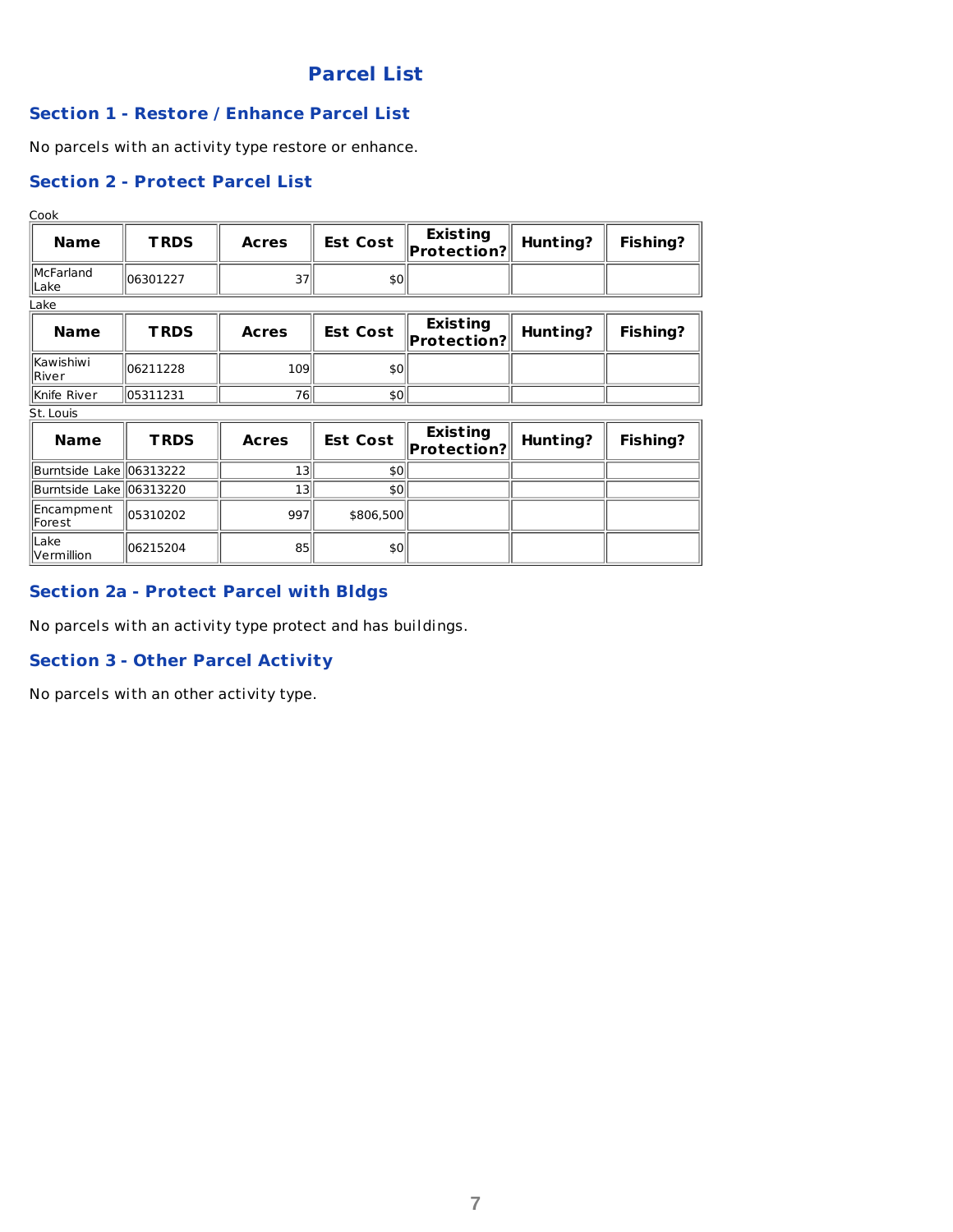# **Completed Parcel: Burntside Lake**

**# of Total Acres:** 13 **County:** St. Louis **Township:** 063 **Range:** 13 **Direct ion:** 2 **Sect ion:** 22 **# of Acres: Wet lands/Upland:** 0 **# of Acres: Forest :** 10 **# of Acres: Prairie/Grassland:** 3 **Amount of Shorline:** 1071 (Linear Feet) **Name of Adjacent Body of** Burntside Lake **Water (if applicable): Has t here been signage erected at t he site:** No - The protected land is in private ownership and signage is subject to landowner approval. The landowners were not interested in signage at the time of acquisition but the Land Trust will continue to work with landowners to place signs as appropriate. **Annual Report ing Organizat ion Name:** Minnesota Land Trust **Annual Report ing** John Curry **Manager Name: Annual Report ing** 2356 University Avenue W. **Address: Annual Report ing** St. Paul **City: Annual Report ing State:** MN **Annual Report ing** 55114 **Zip: Annual Report ing** jcurry@mnland.org **Email: Annual Report ing** 651-647-9590 **Phone: Purchase Date:** December 21, 2012 **Purchase Price:** \$0 **Appraised Value:** \$724,500 **Professional Service Costs:** \$1,352 **Assessed Value:** \$357,800 **Total Project Cost :** \$1,352 **Donations:** \$0 **Easement Holder Organizat ion Name:** Minnesota Land Trust **Easement Holder** John Curry **Manager Name: Easement Holder Address:** 2356 University Ave. W. **Easement Holder** St. Paul **City: Easement Holder State:** MN **Easement Holder** 55114 **Zip: Easement Holder** jcurry@mnland.org **Email: Easement Holder** 651-647-9590 **Phone: Responsible**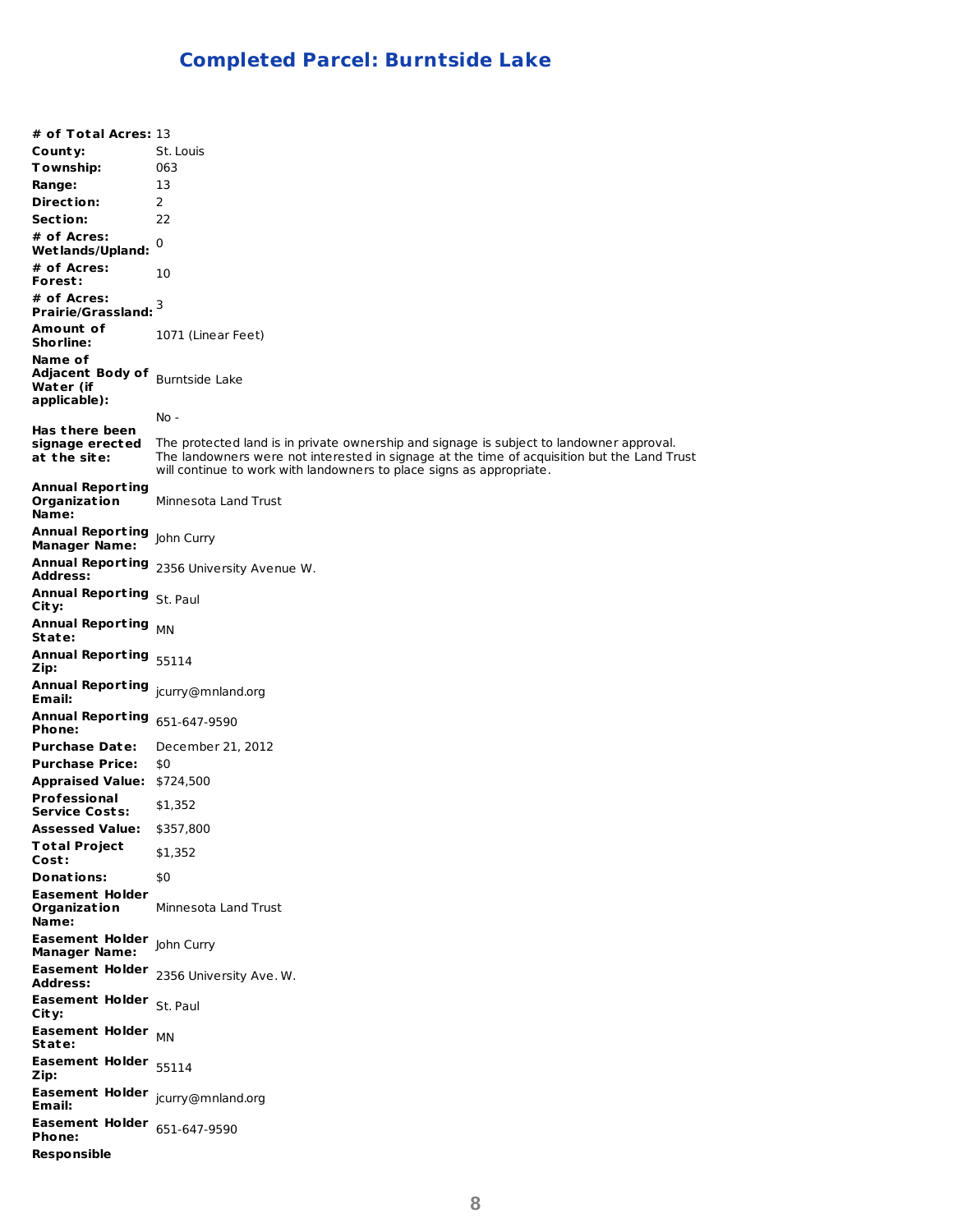**Organizat ion Name:** same **Responsible Manager Name: Responsible Address: Responsible City: Responsible State: Responsible Zip: Responsible Email: Responsible Phone: Underlying Fee Owner:** Nancy Jo Tubbs

**Responsible**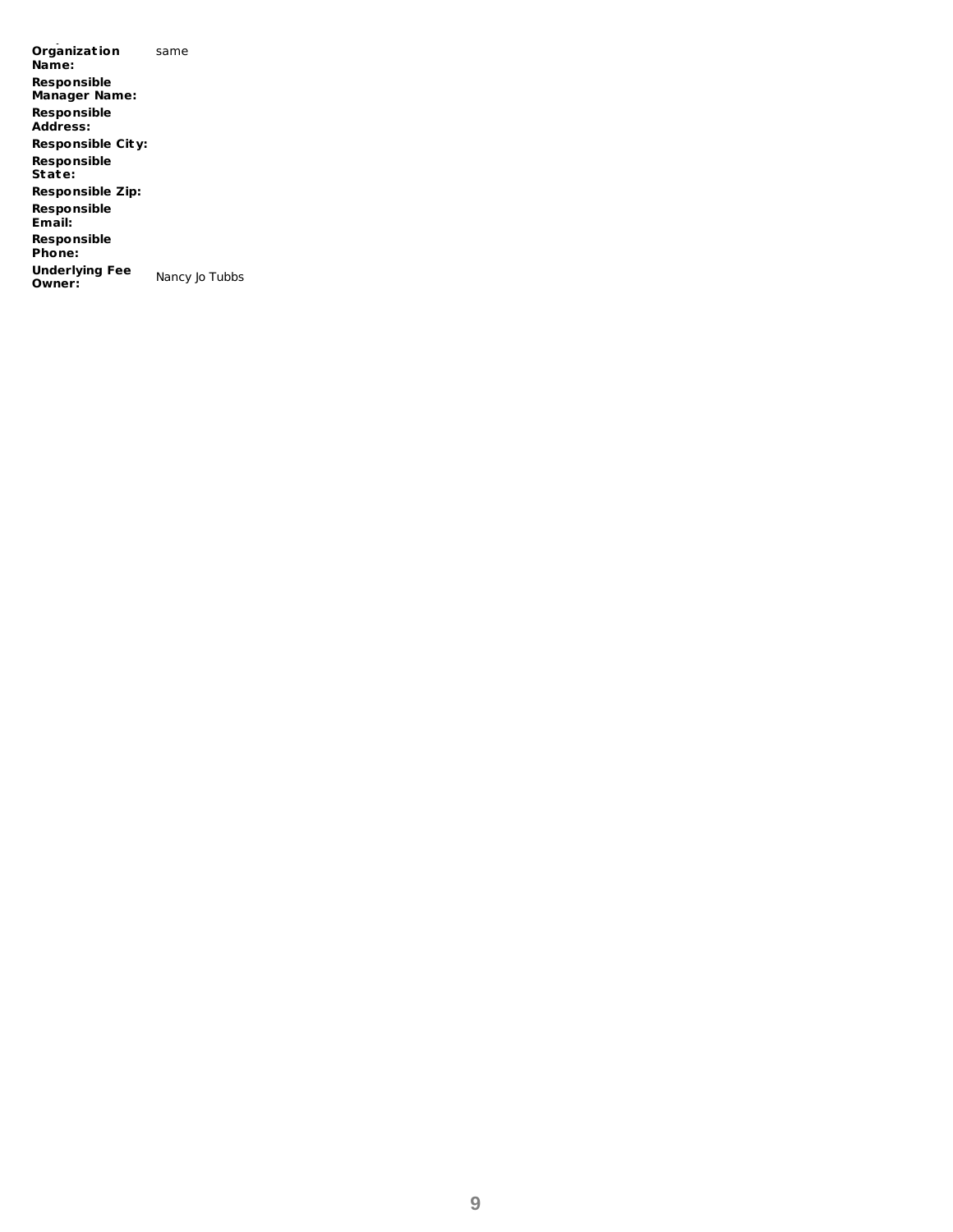# **Completed Parcel: Burntside Lake**

**# of Total Acres:** 13 **County:** St. Louis **Township:** 063 **Range:** 13 **Direct ion:** 2 **Sect ion:** 20 **# of Acres: Wet lands/Upland:** 0 **# of Acres: Forest :** 13 **# of Acres: Prairie/Grassland:** 0 **Amount of Shorline:** 4436 (Linear Feet) **Name of Adjacent Body of** Burntside Lake **Water (if applicable): Has t here been signage erected at t he site:** No - The protected land is in private ownership and signage is subject to landowner approval. The landowners were not interested in signage at the time of acquisition but the Land Trust will continue to work with landowners to place signs as appropriate. **Annual Report ing Organizat ion Name:** Minnesota Land Trust **Annual Report ing** John Curry **Manager Name: Annual Report ing Address:** 2356 University Avenue W. **Annual Report ing** St. Paul **City: Annual Report ing State:** MN **Annual Report ing** 55114 **Zip: Annual Report ing** jcurry@mnland.org **Email: Annual Report ing** 651-647-9590 **Phone: Purchase Date:** September 13, 2011 **Purchase Price:** \$0 **Appraised Value:** \$697,500 **Professional Service Costs:** \$3,311 **Assessed Value:** \$870,300 **Total Project Cost :** \$3,311 **Donations:** \$0 **Easement Holder Organizat ion Name:** same **Easement Holder Manager Name: Easement Holder Address: Easement Holder City: Easement Holder State: Easement Holder Zip: Easement Holder Email: Easement Holder Phone:**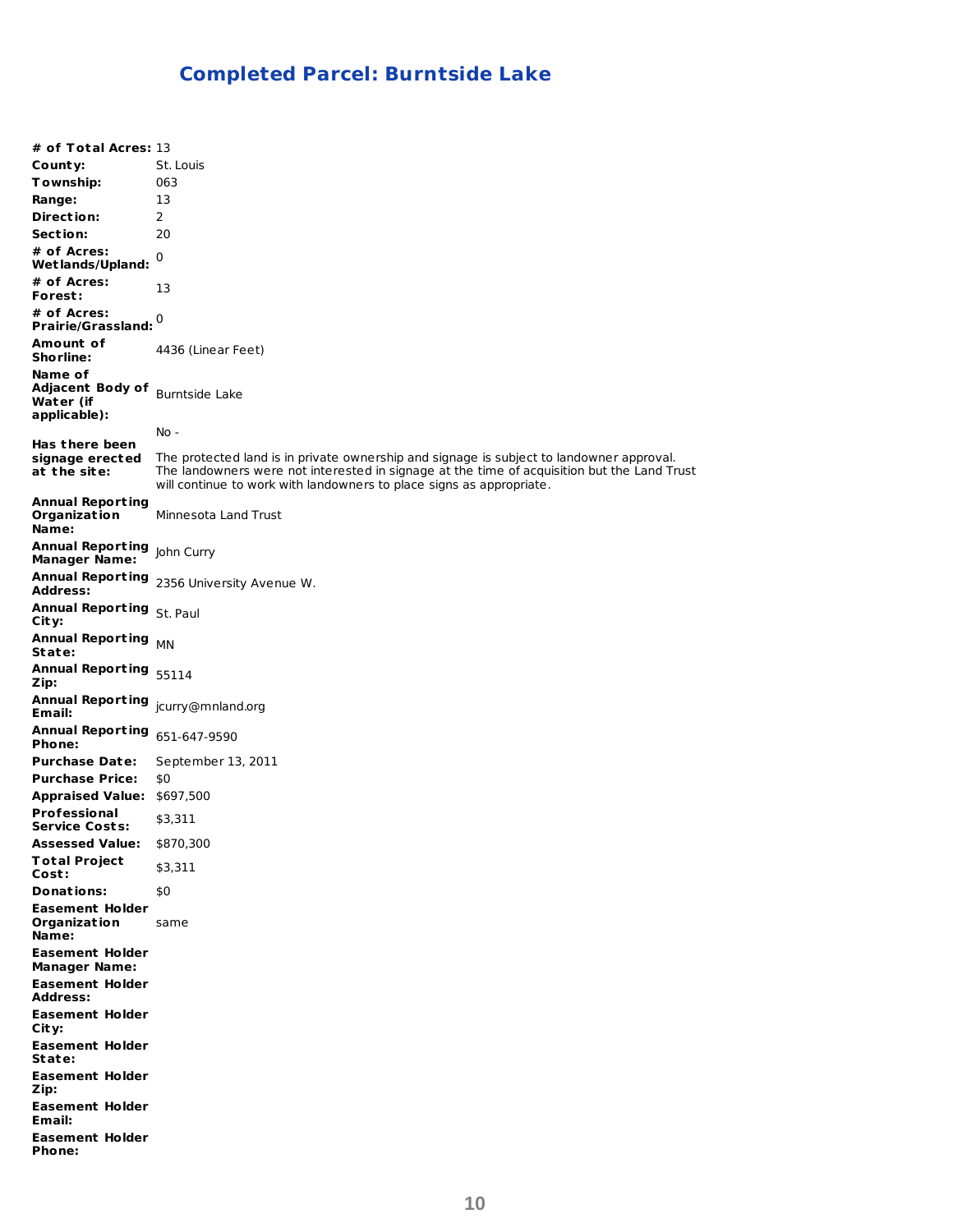**Responsible Organizat ion Name:** same **Responsible Manager Name: Responsible Address: Responsible City: Responsible State: Responsible Zip: Responsible Email: Responsible Phone: Underlying Fee Owner:** Carl Smith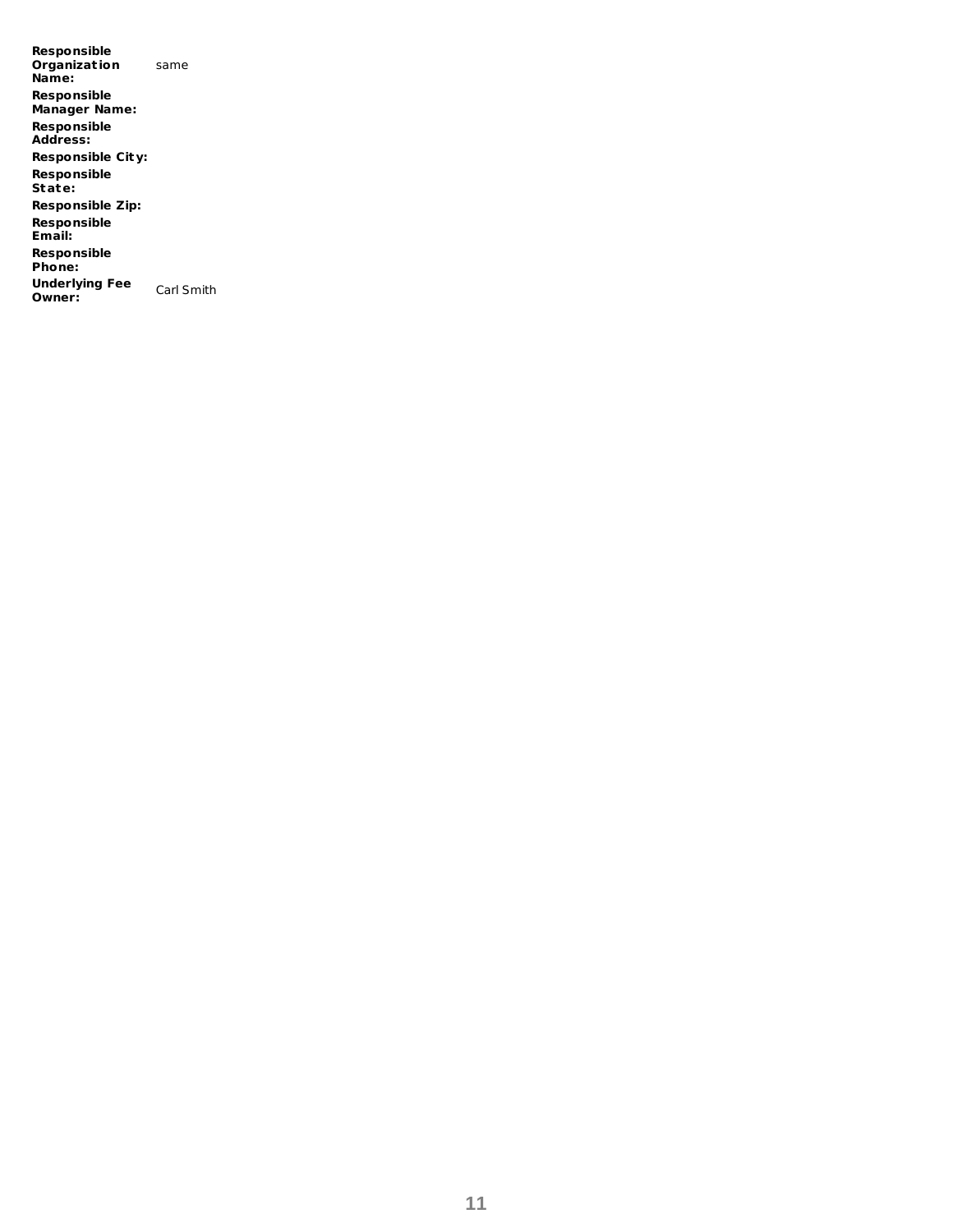# **Completed Parcel: Encampment Forest**

| # of Total Acres: 997                                           |                                                                                                                                                                                                                                                                 |
|-----------------------------------------------------------------|-----------------------------------------------------------------------------------------------------------------------------------------------------------------------------------------------------------------------------------------------------------------|
| County:                                                         | St. Louis                                                                                                                                                                                                                                                       |
| Township:                                                       | 053                                                                                                                                                                                                                                                             |
| Range:                                                          | 10                                                                                                                                                                                                                                                              |
| Direction:                                                      | $\overline{2}$                                                                                                                                                                                                                                                  |
| Section:                                                        | 02                                                                                                                                                                                                                                                              |
| # of Acres:<br><b>Wetlands/Upland:</b>                          | 41                                                                                                                                                                                                                                                              |
| # of Acres:<br>Forest:                                          | 926                                                                                                                                                                                                                                                             |
| # of Acres:<br>Prairie/Grassland: $^{17}$                       |                                                                                                                                                                                                                                                                 |
| Amount of<br><b>Shorline:</b>                                   | 12642 (Linear Feet)                                                                                                                                                                                                                                             |
| Name of<br><b>Adjacent Body of</b><br>Water (if<br>applicable): | Encampment River, Crow Creek, intermittent and perennial streams                                                                                                                                                                                                |
|                                                                 | No -                                                                                                                                                                                                                                                            |
| Has there been<br>signage erected<br>at the site:               | The protected land is in private ownership and signage is subject to landowner approval.<br>The landowners were not interested in signage at the time of acquisition but the Land Trust<br>will continue to work with landowners to place signs as appropriate. |
| <b>Annual Reporting</b><br>Organization<br>Name:                | Minnesota Land Trust                                                                                                                                                                                                                                            |
| <b>Annual Reporting</b> John Curry<br><b>Manager Name:</b>      |                                                                                                                                                                                                                                                                 |
| <b>Address:</b>                                                 | Annual Reporting 2356 University Ave. W.                                                                                                                                                                                                                        |
| Annual Reporting St. Paul<br>City:                              |                                                                                                                                                                                                                                                                 |
| Annual Reporting MN<br>State:                                   |                                                                                                                                                                                                                                                                 |
| Annual Reporting 55114<br>Zip:                                  |                                                                                                                                                                                                                                                                 |
| <b>Annual Reporting</b><br>Email:                               | jcurry@mnland.org                                                                                                                                                                                                                                               |
| <b>Annual Reporting</b><br>Phone:                               | 651-647-9590                                                                                                                                                                                                                                                    |
| <b>Purchase Date:</b>                                           | December 28, 2012                                                                                                                                                                                                                                               |
| <b>Purchase Price:</b>                                          | \$806,500                                                                                                                                                                                                                                                       |
| Appraised Value: \$806,500                                      |                                                                                                                                                                                                                                                                 |
| <b>Professional</b><br><b>Service Costs:</b>                    | \$22,782                                                                                                                                                                                                                                                        |
| <b>Assessed Value:</b>                                          | \$0                                                                                                                                                                                                                                                             |
| <b>Total Project</b><br>Cost:                                   | \$806,500                                                                                                                                                                                                                                                       |
| Donations:                                                      | \$0                                                                                                                                                                                                                                                             |
| <b>Easement Holder</b><br><b>Organization</b><br>Name:          | Minnesota Land Trust                                                                                                                                                                                                                                            |
| <b>Easement Holder</b><br><b>Manager Name:</b>                  | John Curry                                                                                                                                                                                                                                                      |
| <b>Address:</b>                                                 | Easement Holder 2356 University Avenue W.                                                                                                                                                                                                                       |
| Easement Holder St. Paul<br>City:                               |                                                                                                                                                                                                                                                                 |
| Easement Holder MN<br>State:                                    |                                                                                                                                                                                                                                                                 |
| Easement Holder 55114<br>Zip:                                   |                                                                                                                                                                                                                                                                 |
| Easement Holder jcurry@mnland.org<br>Email:                     |                                                                                                                                                                                                                                                                 |
| <b>Easement Holder</b> $651-647-9590$<br>Phone:                 |                                                                                                                                                                                                                                                                 |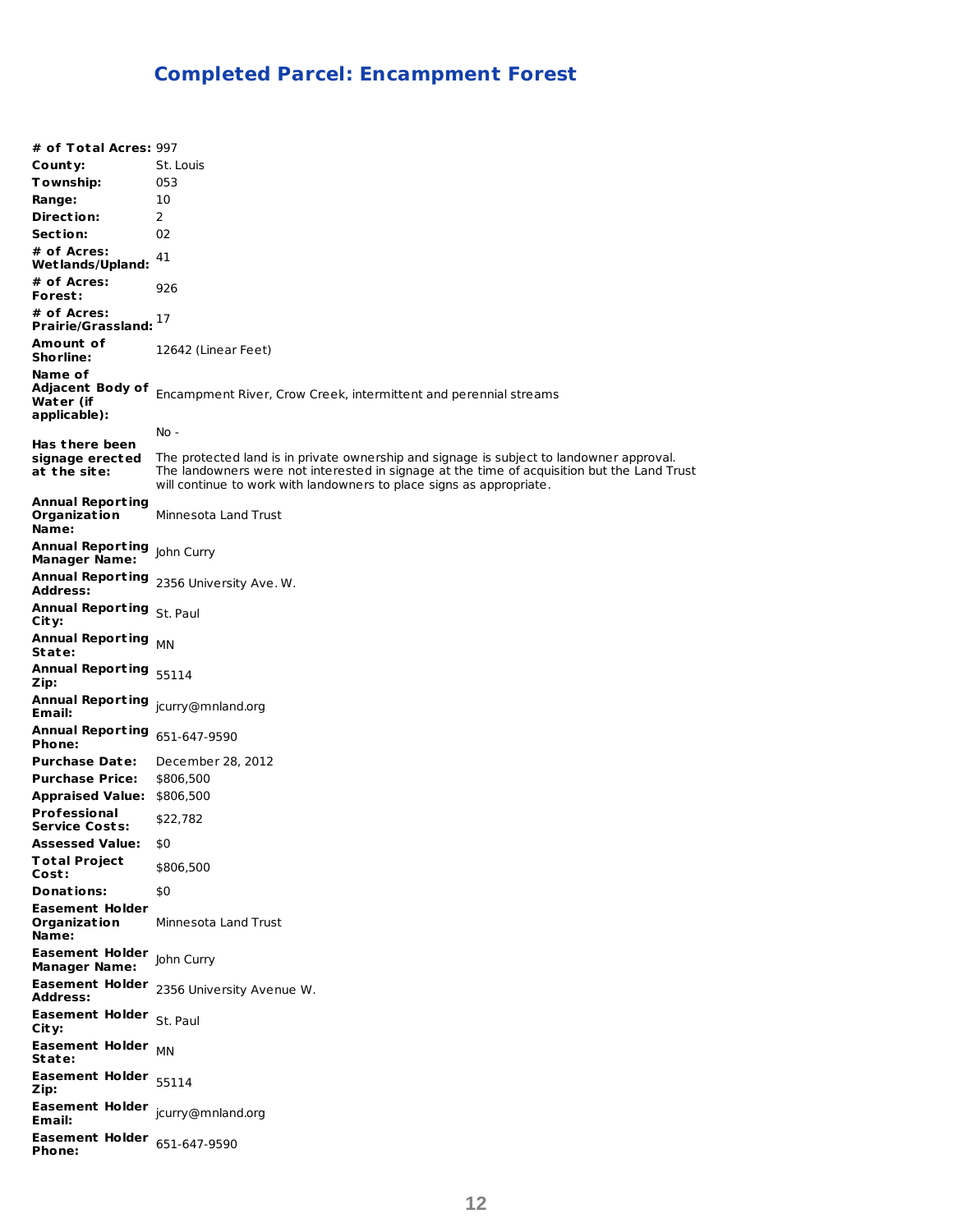**Responsible Organizat ion Name:** same **Responsible Manager Name: Responsible Address: Responsible City: Responsible State: Responsible Zip: Responsible Email: Responsible Phone: Underlying Fee Owner:** Norbert E. Wittlief and Milton A. Wittlief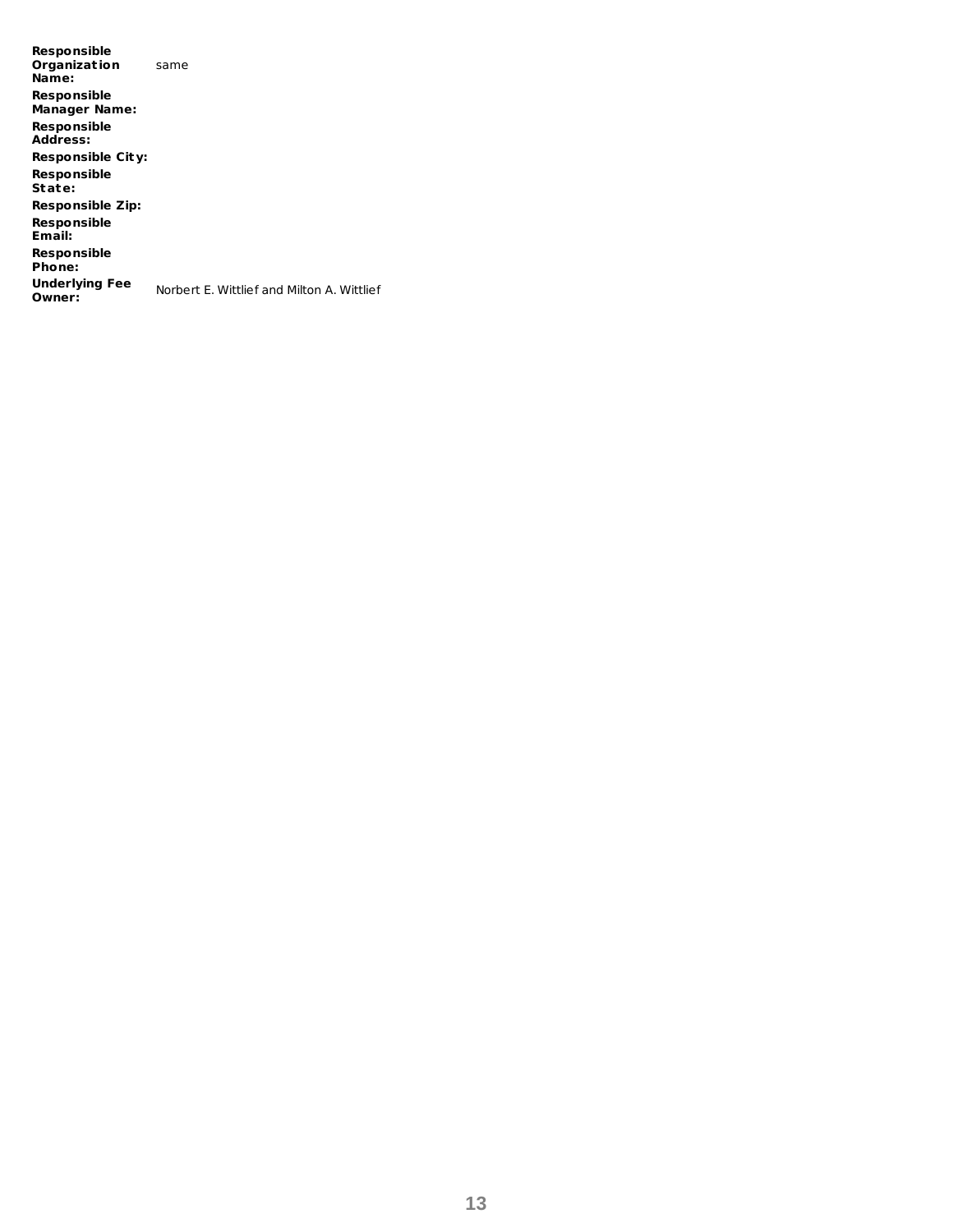# **Completed Parcel: Kawishiwi River**

| # of Total Acres: 109                                    |                                                                                                                                                                                                                                                                 |
|----------------------------------------------------------|-----------------------------------------------------------------------------------------------------------------------------------------------------------------------------------------------------------------------------------------------------------------|
| County:                                                  | Lake                                                                                                                                                                                                                                                            |
| Township:                                                | 062                                                                                                                                                                                                                                                             |
| Range:                                                   | 11                                                                                                                                                                                                                                                              |
| Direction:                                               | 2                                                                                                                                                                                                                                                               |
| Section:                                                 | 28                                                                                                                                                                                                                                                              |
| # of Acres:<br>Wetlands/Upland:                          | 24                                                                                                                                                                                                                                                              |
| # of Acres:<br>Forest:                                   | 79                                                                                                                                                                                                                                                              |
| # of Acres:<br>Prairie/Grassland: $^6$                   |                                                                                                                                                                                                                                                                 |
| Amount of                                                |                                                                                                                                                                                                                                                                 |
| <b>Shorline:</b>                                         | 6325 (Linear Feet)                                                                                                                                                                                                                                              |
| Name of<br>Adjacent Body of<br>Water (if<br>applicable): | South Kawishiwi River and Birch Lake                                                                                                                                                                                                                            |
|                                                          | No -                                                                                                                                                                                                                                                            |
| Has there been<br>signage erected<br>at the site:        | The protected land is in private ownership and signage is subject to landowner approval.<br>The landowners were not interested in signage at the time of acquisition but the Land Trust<br>will continue to work with landowners to place signs as appropriate. |
| <b>Annual Reporting</b><br>Organization<br>Name:         | Minnesota Land Trust                                                                                                                                                                                                                                            |
| <b>Annual Reporting</b><br><b>Manager Name:</b>          | John Curry                                                                                                                                                                                                                                                      |
| <b>Address:</b>                                          | Annual Reporting 2356 University Avenue W.                                                                                                                                                                                                                      |
| Annual Reporting St. Paul<br>City:                       |                                                                                                                                                                                                                                                                 |
| <b>Annual Reporting</b><br>State:                        | <b>MN</b>                                                                                                                                                                                                                                                       |
| Annual Reporting 55114<br>Zip:                           |                                                                                                                                                                                                                                                                 |
| Annual Reporting jcurry@mnland.org<br>Email:             |                                                                                                                                                                                                                                                                 |
| <b>Annual Reporting</b><br>Phone:                        | 651-647-9593                                                                                                                                                                                                                                                    |
| <b>Purchase Date:</b>                                    | December 27, 2011                                                                                                                                                                                                                                               |
| <b>Purchase Price:</b>                                   | \$0                                                                                                                                                                                                                                                             |
| <b>Appraised Value:</b>                                  | \$0                                                                                                                                                                                                                                                             |
| <b>Professional</b><br><b>Service Costs:</b>             | \$3,691                                                                                                                                                                                                                                                         |
| <b>Assessed Value:</b>                                   | \$742,800                                                                                                                                                                                                                                                       |
| <b>Total Project</b><br>Cost:                            | \$3,691                                                                                                                                                                                                                                                         |
| Donations:                                               | \$0                                                                                                                                                                                                                                                             |
| <b>Easement Holder</b><br>Organization<br>Name:          | <b>MN Land Trust</b>                                                                                                                                                                                                                                            |
| Easement Holder John Curry<br><b>Manager Name:</b>       |                                                                                                                                                                                                                                                                 |
| <b>Address:</b>                                          | Easement Holder 2356 University Avenue W.                                                                                                                                                                                                                       |
| Easement Holder St. Paul<br>City:                        |                                                                                                                                                                                                                                                                 |
| Easement Holder MN<br>State:                             |                                                                                                                                                                                                                                                                 |
| Easement Holder 55114<br>Zip:                            |                                                                                                                                                                                                                                                                 |
| Easement Holder jcurry@mnland.org<br>Email:              |                                                                                                                                                                                                                                                                 |
| <b>Easement Holder</b> $651-647-9590$<br>Phone:          |                                                                                                                                                                                                                                                                 |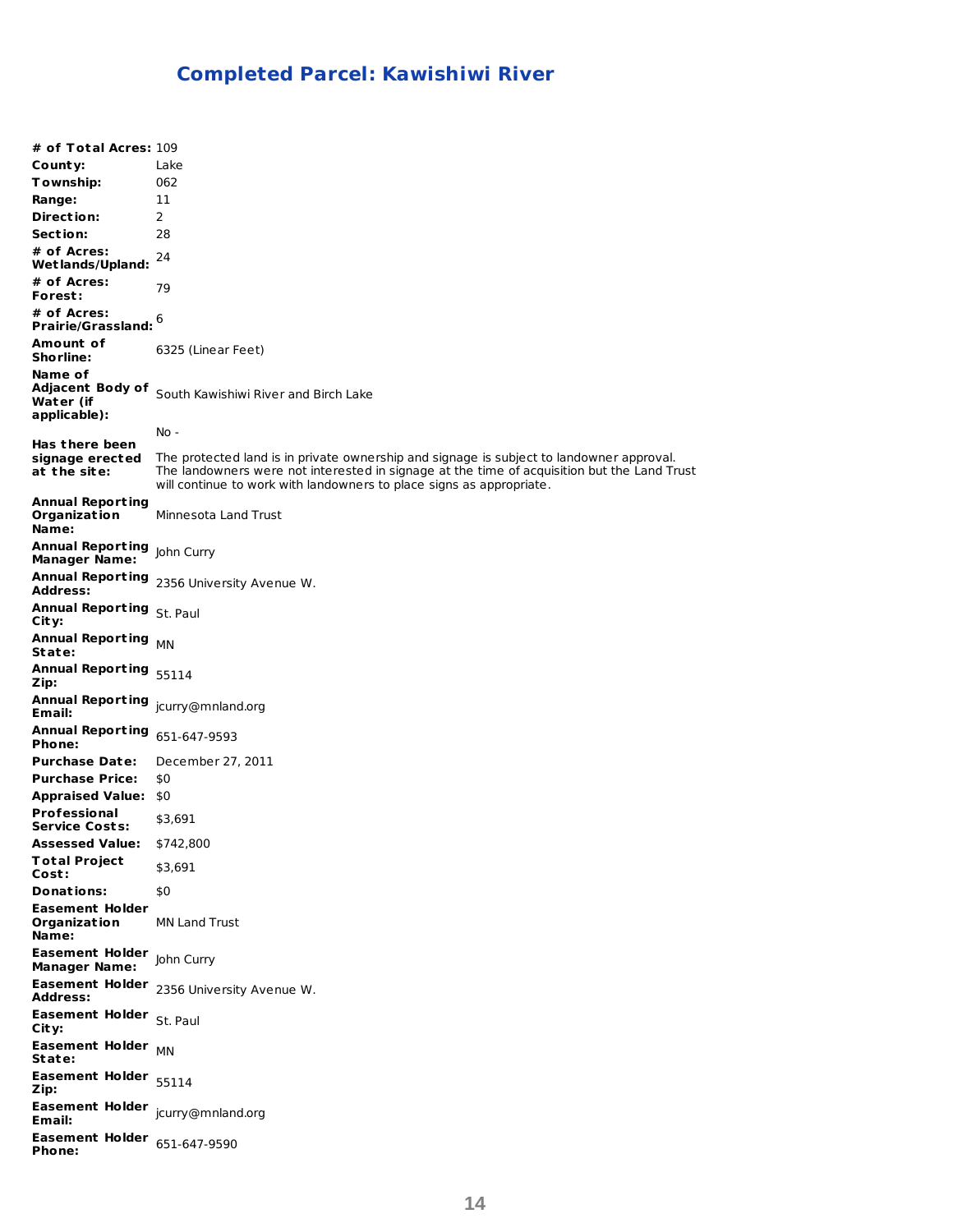**Responsible Organizat ion Name:** same **Responsible Manager Name: Responsible Address: Responsible City: Responsible State: Responsible Zip: Responsible Email: Responsible Phone: Underlying Fee Owner:** Ely Side LLC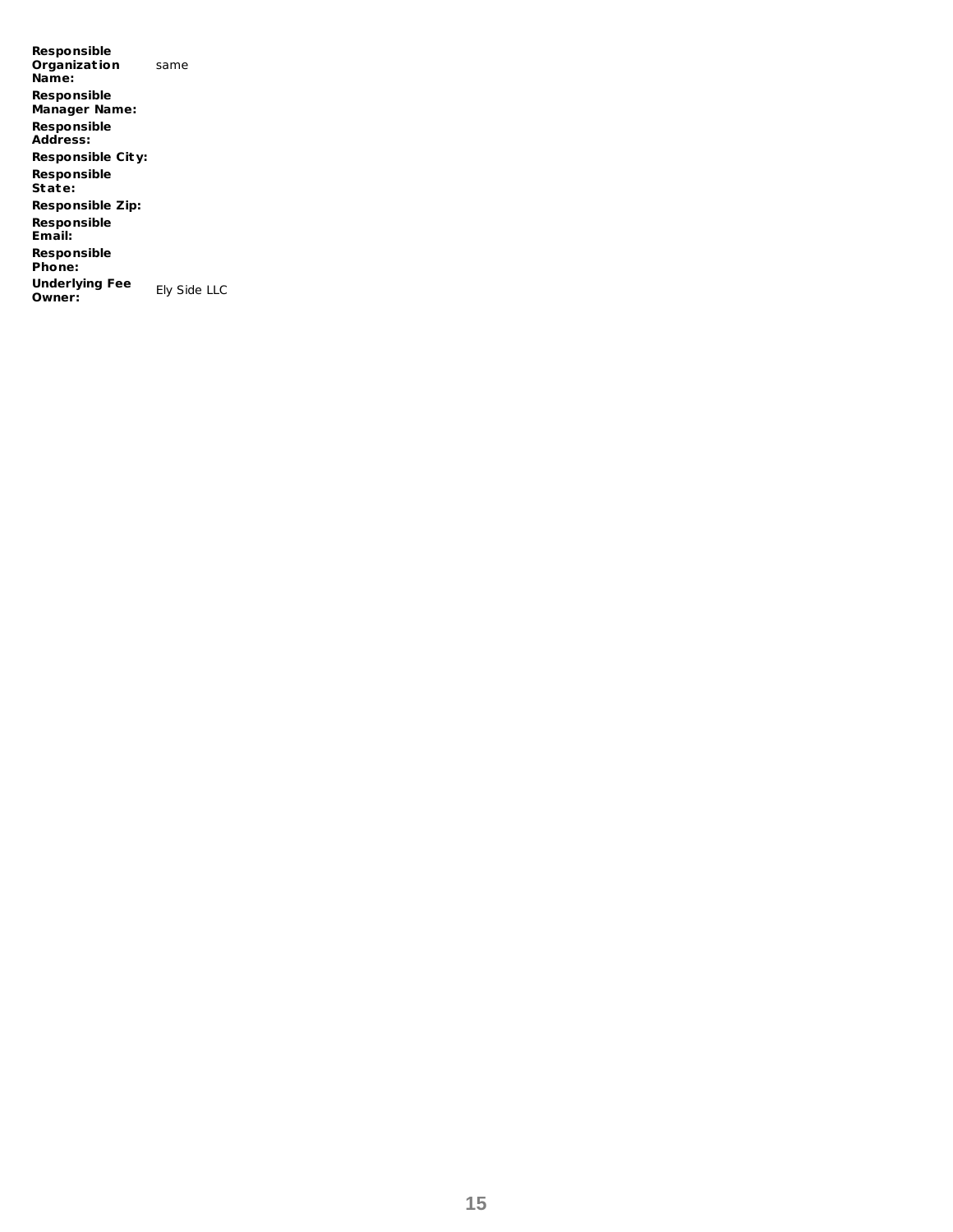# **Completed Parcel: Knife River**

**# of Total Acres:** 76 **County:** Lake **Township:** 053 **Range:** 11 **Direct ion:** 2 **Sect ion:** 31 **# of Acres: Wet lands/Upland:** 7 **# of Acres: Forest :** 20 **# of Acres: Prairie/Grassland:** 9 **Amount of Shorline:** 3123 (Linear Feet) **Name of Adjacent Body of Water (if** W. Branch Knife River Tributary **applicable): Has t here been signage erected at t he site:** No - The protected land is in private ownership and signage is subject to landowner approval. The landowners were not interested in signage at the time of acquisition but the Land Trust will continue to work with landowners to place signs as appropriate. **Annual Report ing Organizat ion Name:** Minnesota Land Trust **Annual Report ing** John Curry **Manager Name: Annual Report ing Address:** 2356 University Avenue W. **Annual Report ing** St. Paul **City: Annual Report ing State:** MN **Annual Report ing** 55114 **Zip: Annual Report ing** jcurry@mnland.org **Email: Annual Report ing** 651-647-9590 **Phone: Purchase Date:** December 14, 2011 **Purchase Price:** \$0 **Appraised Value:** \$0 **Professional Service Costs:** \$3,383 **Assessed Value:** \$237,600 **Total Project Cost :** \$3,383 **Donations:** \$0 **Easement Holder Organizat ion Name:** same **Easement Holder Manager Name: Easement Holder Address: Easement Holder City: Easement Holder State: Easement Holder Zip: Easement Holder Email: Easement Holder Phone:**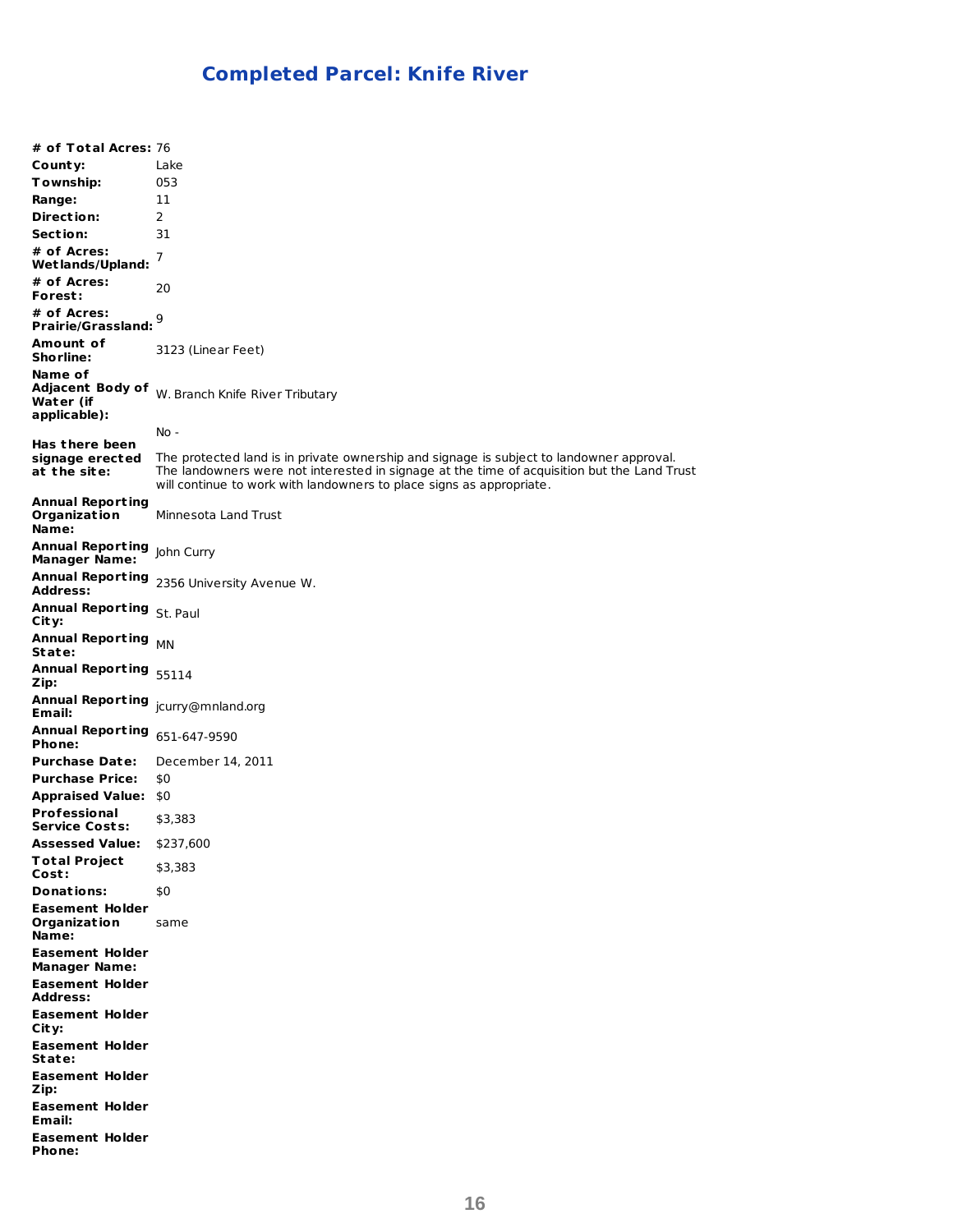**Responsible Organizat ion Name:** same **Responsible Manager Name: Responsible Address: Responsible City: Responsible State: Responsible Zip: Responsible Email: Responsible Phone: Underlying Fee** Gordon and Janice Klein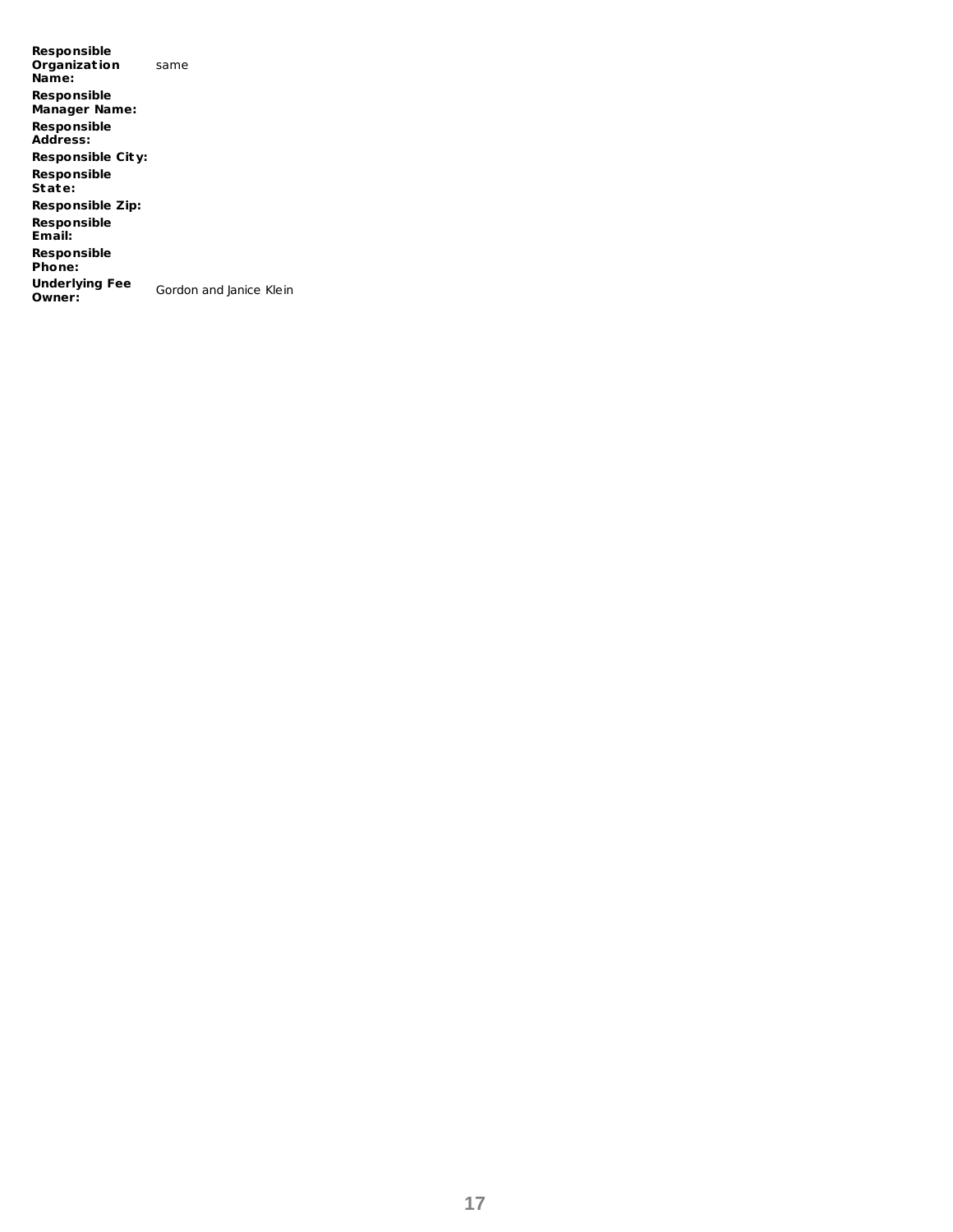# **Completed Parcel: Lake Vermillion**

**# of Total Acres:** 85 **County:** St. Louis **Township:** 062 **Range:** 15 **Direct ion:** 2 **Sect ion:** 04 **# of Acres: Wet lands/Upland:** 18 **# of Acres: Forest :** 67 **# of Acres: Prairie/Grassland:** 0 **Amount of Shorline:** 1226 (Linear Feet) **Name of Adjacent Body of** Lake Vermilion **Water (if applicable): Has t here been signage erected** The protected land is in private ownership and signage is subject to landowner approval. **at t he site:** No - The landowners were not interested in signage at the time of acquisition but the Land Trust will continue to work with landowners to place signs as appropriate. **Annual Report ing Organizat ion Name:** Minnesota Land Trust **Annual Report ing** John Curry **Manager Name: Annual Report ing** 2356 University Ave. W. **Address: Annual Report ing** St. Paul **City: Annual Report ing State:** MN **Annual Report ing** 55114 **Zip: Annual Report ing** jcurry@mnland.org **Email: Annual Report ing** 651-647-9590 **Phone: Purchase Date:** June 13, 2012 **Purchase Price:** \$0 **Appraised Value:** \$0 **Professional Service Costs:** \$5,760 **Assessed Value:** \$50,600 **Total Project Cost :** \$5,760 **Donations:** \$0 **Easement Holder Organizat ion Name:** Minnesota Land Trust **Easement Holder** John Curry **Manager Name: Easement Holder** 2356 University Avenue W. **Address: Easement Holder** St. Paul **City: Easement Holder State:** MN **Easement Holder** 55114 **Zip: Easement Holder** jcurry@mnland.org **Email: Easement Holder** 651-647-9590 **Phone:**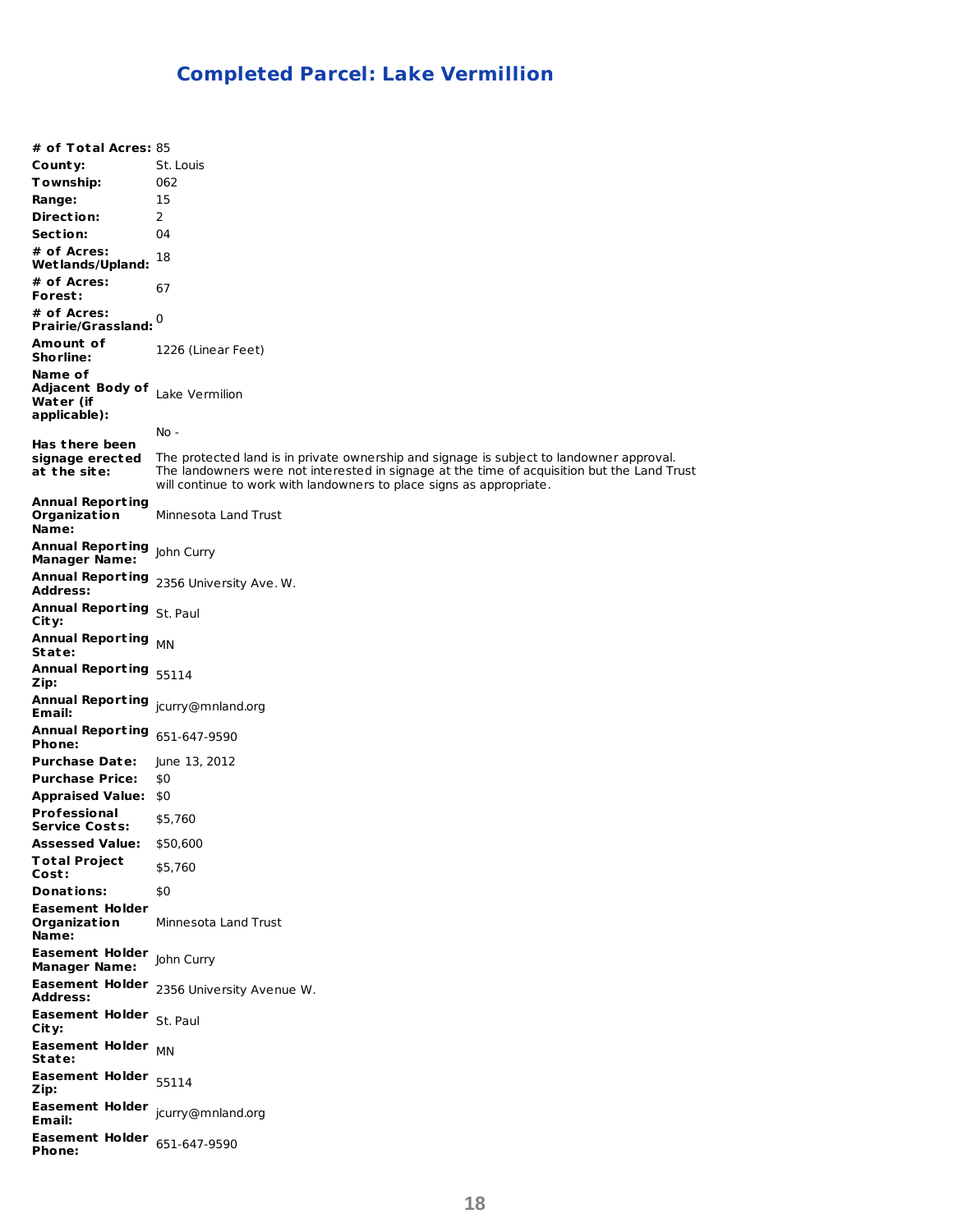**Responsible Organizat ion Name:** same **Responsible Manager Name: Responsible Address: Responsible City: Responsible State: Responsible Zip: Responsible Email: Responsible Phone: Underlying Fee Owner:** June D. Keibler Revocable Trust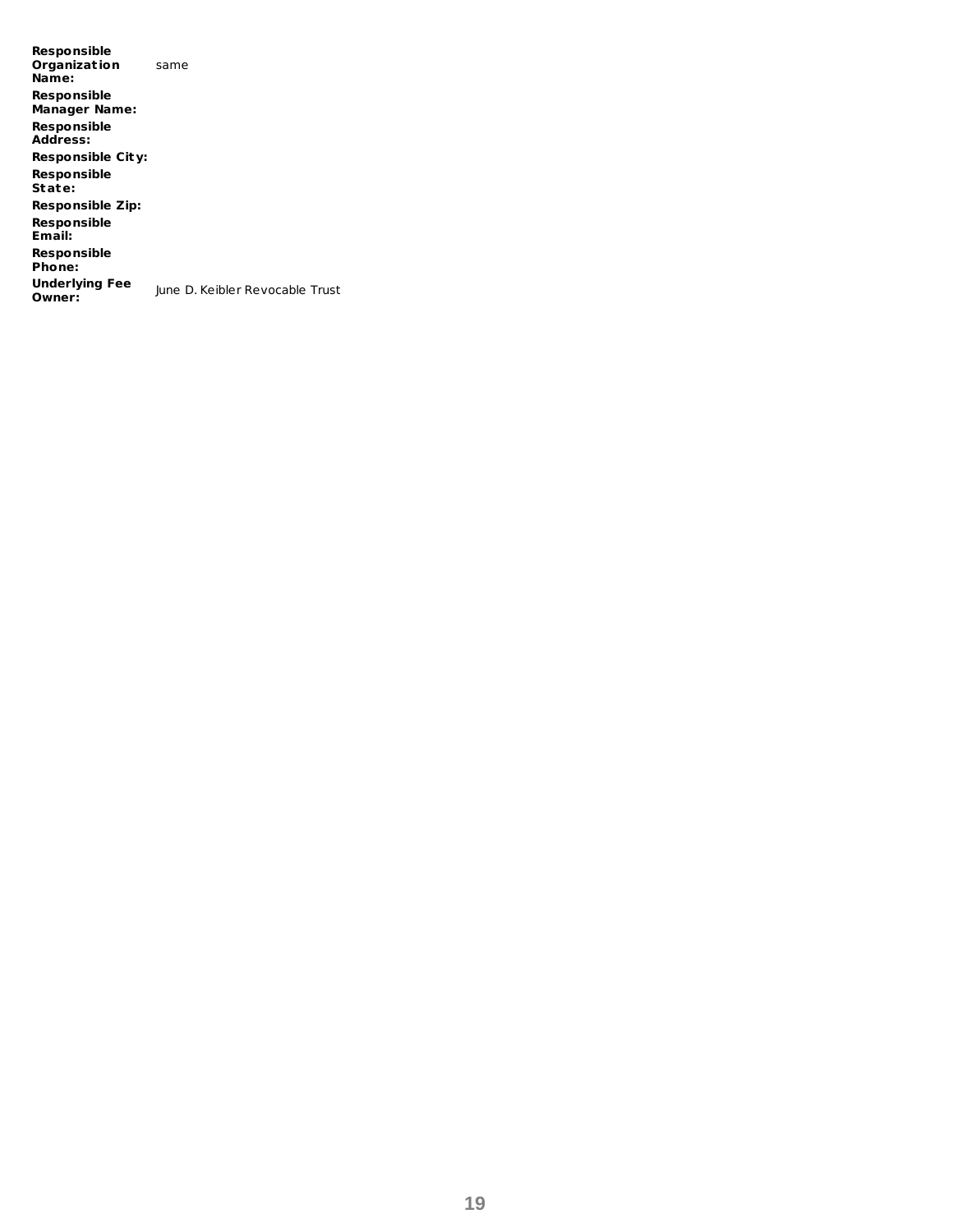# **Completed Parcel: McFarland Lake**

**# of Total Acres:** 37 **County:** Cook **Township:** 063 **Range:** 01 **Direct ion:** 2 **Sect ion:** 27 **# of Acres: Wet lands/Upland:** 0 **# of Acres: Forest :** 35 **# of Acres: Prairie/Grassland:** 2 **Amount of Shorline:** 1877 (Linear Feet) **Name of Adjacent Body of** McFarland Lake **Water (if applicable): Has t here been signage erected at t he site:** No - The protected land is in private ownership and signage is subject to landowner approval. The landowners were not interested in signage at the time of acquisition but the Land Trust will continue to work with landowners to place signs as appropriate. **Annual Report ing Organizat ion Name:** Minnesota Land Trust **Annual Report ing** John Curry **Manager Name: Annual Report ing Address:** 2356 University Avenue W. **Annual Report ing** St. Paul **City: Annual Report ing State:** MN **Annual Report ing** 55114 **Zip: Annual Report ing** jcurry@mnland.org **Email: Annual Report ing** 651-647-9590 **Phone: Purchase Date:** December 29, 2010 **Purchase Price:** \$0 **Appraised Value:** \$353,800 **Professional Service Costs:** \$951 **Assessed Value:** \$490,400 **Total Project Cost :** \$951 **Donations:** \$0 **Easement Holder Organizat ion Name:** same **Easement Holder Manager Name: Easement Holder Address: Easement Holder City: Easement Holder State: Easement Holder Zip: Easement Holder Email: Easement Holder Phone:**